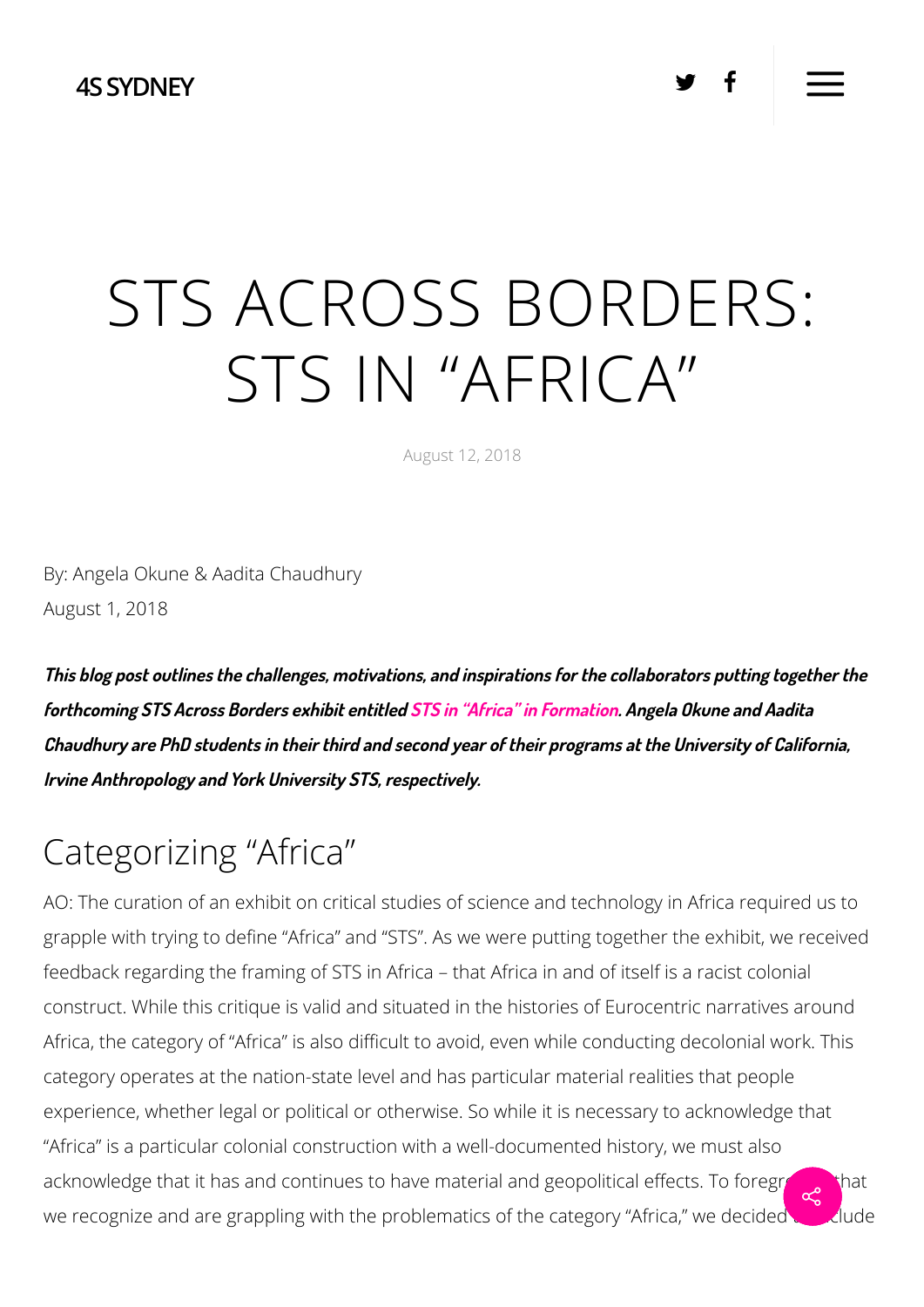the term in scare-quotes. We also decided to include the phrase "in formation" to make sure to  $\sim$ convey its dynamic nature and ongoing growth. We are also contending with the problematics of what counts as "STS" as well, so ideally we would have also put that in scare-quotes too! (but there was also the level of aesthetics that we had to contend with, so be it).

AC: There have been some really interesting, prescient things that were said about the African continent even from colonial perspectives, that further illustrate the complexity of imagining a singular vision of Africa. There is a notion that Africa is always going to be misunderstood by outsiders. It is ironic that we have to use this imagined category of Africa in order to paradoxically decolonize our thinking about Africa or what we call Africa. We are fighting against this pervasive idea in popular culture that treats Africa as a monolithic country instead of a very diverse continent.

AO: But also simultaneously we need a category to talk about the contemporary sentiments of Pan-Africanism that are also continuing to take greater hold with many young people in our generation. So the challenge remains: how to talk about the idea that there is something that unites Africans and shared experiences while also still acknowledging the diversity of the continent?

# Categorizing "STS"

AC: One of the aims of the exhibit is also to destabilize the broader understanding of what STS means across the world, and to normalize different modes of knowledge production that we might not readily recognize as STS work that is valid and legible to Western or a "global North" gaze. With this exhibit, we are trying to problematize scale since part of the STS Across Border's intervention through the exhibit structure is to highlight that STS is not one particular thing that travels around the world in the same way. The idea is to show that "STS" lives and works in flux in so many different ways and so many different contexts. "STS" means so many different things. So through the diverse STS AB exhibits, we can hopefully better understand the multiplicity of what "STS" signifies in different geographic and otherwise spaces.

AO: Definitely. I have been working on another exhibit about a research group that I helped to start in Kenya called iHub Research. We will have our own exhibit within the STS across Borders initiative. And that research center wasn't an academic center since we weren't attached to a university (though we worked with universities). It also wasn't purely for-profit research per se since we sought to do work that would be helpful for the broader Kenyan tech community (including work relation of for policy, NGOs, etc. etc.). So it was kind of hard to pin down what kind of work we were doing.  $\alpha^{\circ}$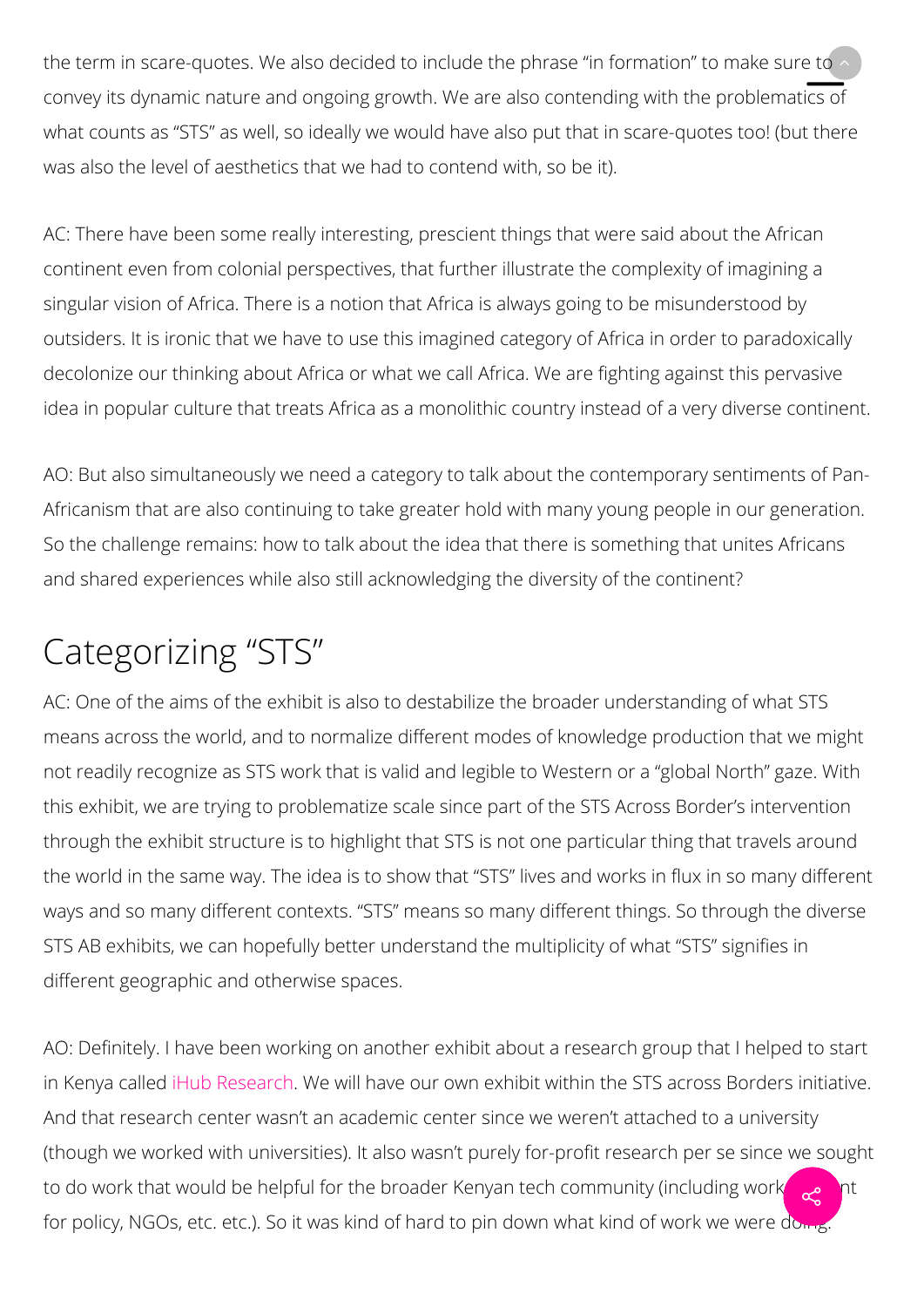Sometimes we were critical of tech, sometimes we were in support of tech. We did data science and ÷we also did ethnographic studies. We looked at farmers using mobile phones and we looked at how engineers were tinkering and making hardware products. We didn't realize that some of the work we we were doing was considered "STS" until an American Ph.D. student came was like, "there's a name for what you guys do, it's called STS." We didn't know that that was the framing that we could fit under or we didn't know that was a field we could be contributing to. That story just goes to further highlight how challenging it is to even try to put together something called "STS in Africa." If we start from an assumption that this work is not already being self-identified as STS, a whole world opens up! Of course it is important to be critical of a narrative of discovery and really conscientious of this tendency. The work requires acknowledging our collective ignorance and seeing this process less of a process of discovery and more of a process of bringing together in one frame what is already there and trying to cross past niche disciplinary boundaries.

The time to do such work was one of the biggest challenges for us because it takes time to do such community identifying and network building. It is much harder and time consuming than "just" a literature review (which we know is hard enough as is!). We started with the assumption that there is so much that is going on in different communities and spaces on the continent who are extending critical questions of science and technology but they just may not self-identify as "STS" per say or even as "science" and "technology." So we tried to find ways of including this work by having an online Google form to crowdsource for respondents, looking outside of the STS circles, emailing the various listservs and networks we know and are part of, using social media, etc. But at the end of the day, given that we are both full-time students preparing for our comprehensive exams, teaching and taking classes, and currently based outside of the continent, I (AO) am afraid we were only able to capture just a drop in the bucket of all the cool work going on. I (AO) hope that at least we have opened up the conversation that people can now come back to and start to build off of. When I (AO) volunteered to take on this exhibit, I (AO) circulated a call for collaborators to help author it with me via email, on the 4S website and via listservs, but alas we are all busy and so eventually only two of us worked on this exhibit on a day-to-day basis. But I (AO) am hopeful that now that this is a thing in the world that people can interact with and hopefully better understand the use case for, they will be jazzed to join and become contributors and exhibitors as well and then this can start to snowball.

## The infraStrucTureS platform

The infraStrucTureS platform, an instance of the Platform for Experimental Collaborative Ethnography (PECE), is a really exciting online infrastructure on which to be building this exhibit  $\infty$